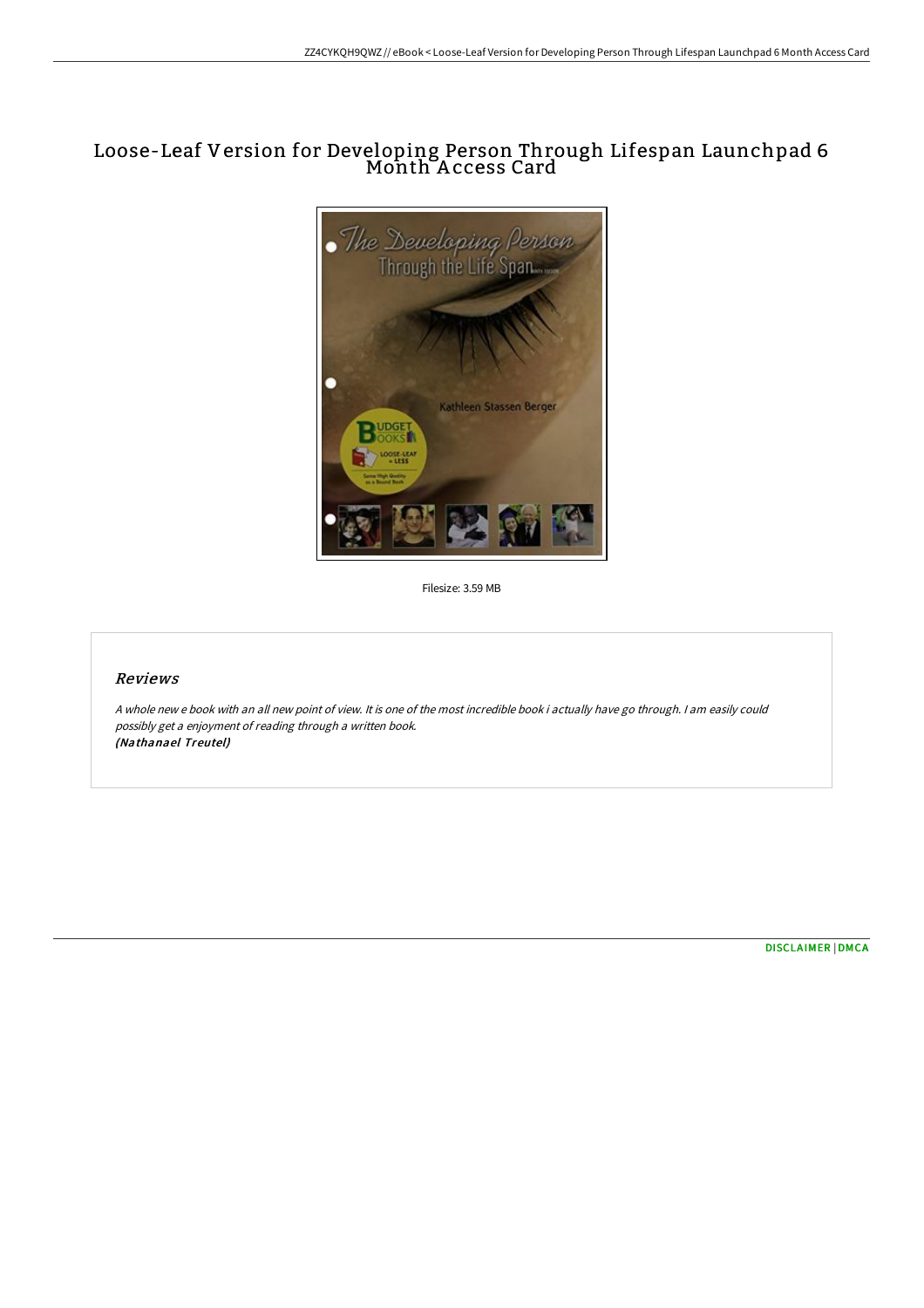### LOOSE-LEAF VERSION FOR DEVELOPING PERSON THROUGH LIFESPAN LAUNCHPAD 6 MONTH ACCESS CARD



Worth Publishers, United States, 2014. Multiple copy pack. Book Condition: New. 9th. 277 x 226 mm. Language: English . Brand New Book. Edition after edition, Kathleen Berger s acclaimed bestseller, The Developing Person Through Childhood and Adolescence, re-establishes itself as the ideal chronologically organized textbook on child development. Exceptionally current, with a broad cultural perspective, the new edition is unmatched. It connects an evolving field shaped by fascinating new research and an evolving classroom shaped by powerful new media. But under the new findings and new media tools, the text s deepest connection with students comes from the captivating, compassionate, authorial voice of Kathleen Berger, which makes the core concepts of developmental psychology clear, compelling, and relevant to the full range of students taking the course. DSM 5 Updates Available for Fall 2014 classes, this update version features new content from Kathleen Berger in response to the release of the DSM-5. This new content is integrated into the text without changing pagination or the structure of the chapters. A special DSM 5 Supplement by Berger is available for Fall 2013 and Spring and Summer 2014 courses. View the Page-Referenced Guide to the DSM-5 updates for The Developing Person Through Childhood and Adolescence.

 $\mathbb{P}$ Read Loose-Leaf Version for Developing Person Through Lifespan [Launchpad](http://www.bookdirs.com/loose-leaf-version-for-developing-person-through.html) 6 Month Access Card Online ⊕ Download PDF Loose-Leaf Version for Developing Person Through Lifespan [Launchpad](http://www.bookdirs.com/loose-leaf-version-for-developing-person-through.html) 6 Month Access Card